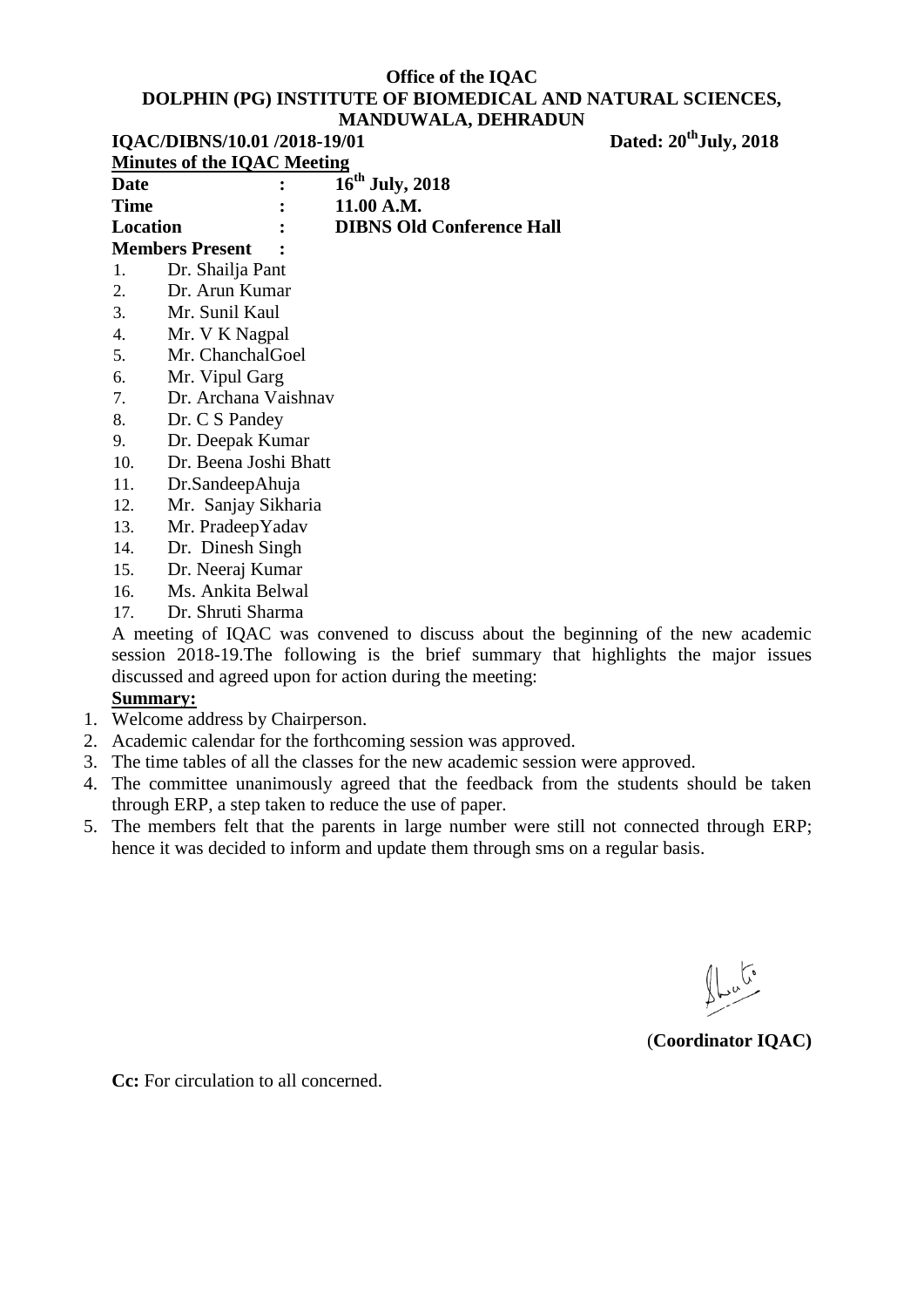# **IQAC/DIBNS/10.01 /2018-19/01** Dated: 27/07/2018

ATR of the decisions taken in IQAC meeting held on 20/07/2018

| S. No.        | Point raised             | <b>Action Taken</b>                  |
|---------------|--------------------------|--------------------------------------|
| 1             | of<br>Academic<br>Review | Academic Calendar & Timetables       |
|               | Calendar & Timetables.   | were approved.                       |
| $\mathcal{P}$ | Feedback on ERP to be    | IT Cell was conveyed the same and    |
|               | started.                 | were asked to prepare the module     |
|               |                          | so that henceforth feedback from     |
|               |                          | the students is taken through ERP.   |
| 3             | SMS to parents on a      | IT Cell was given the responsibility |
|               | regular basis to<br>keep | to carry out the same.               |
|               | them updated.            | The message to be sent shall be      |
|               |                          | given by Principal Office.           |

(**Coordinator IQAC)**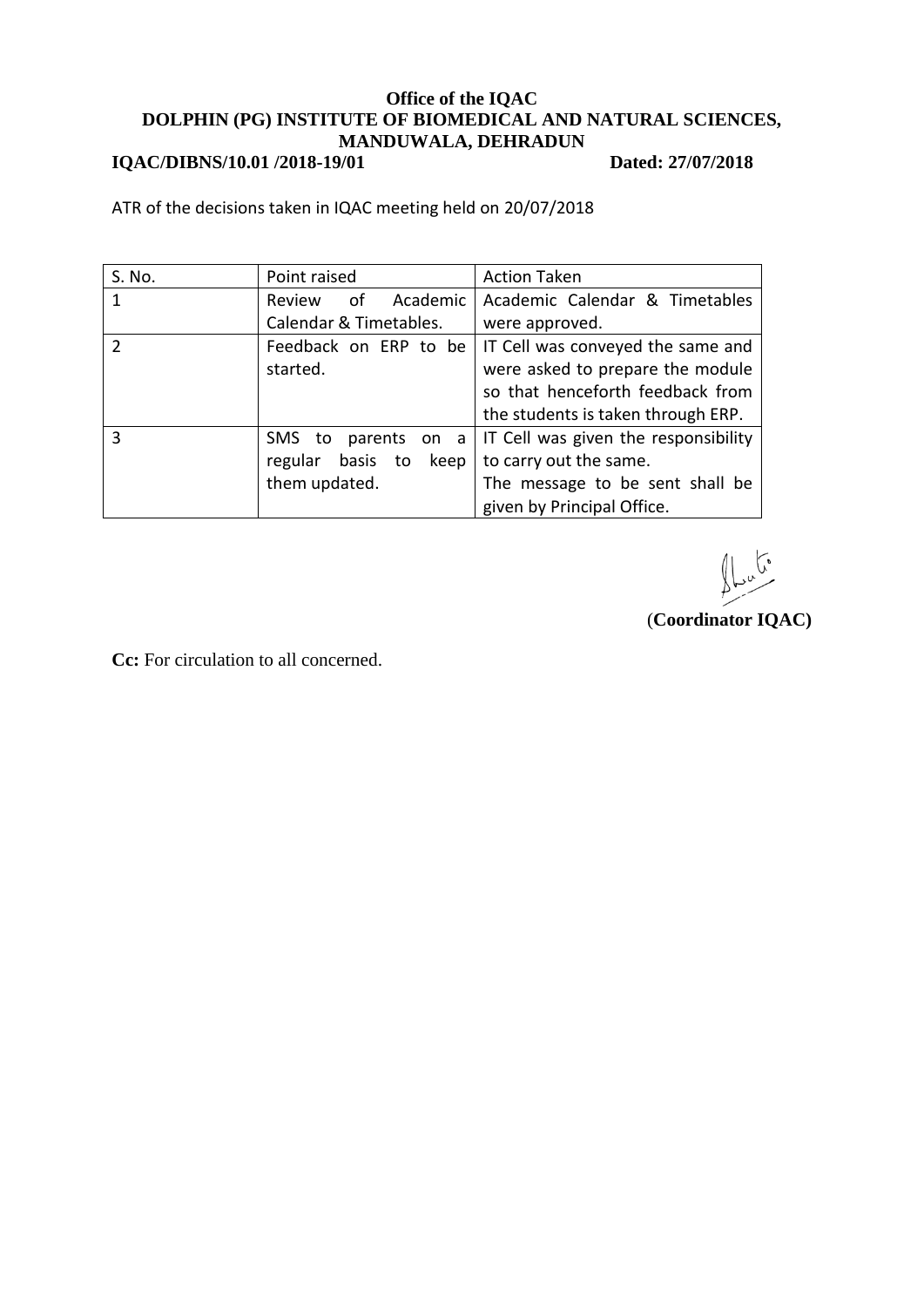#### **IQAC/DIBNS/10.01 /2018-19/02**

Dated:  $09^{th}$  Nov., 2018

| Minutes of the IQAC Meeting |  |                                        |  |
|-----------------------------|--|----------------------------------------|--|
| <b>Date</b>                 |  | $\overline{05}^{\text{th}}$ Nov., 2018 |  |
| <b>Time</b>                 |  | $03:00$ P.M.                           |  |
| Location                    |  | <b>DIBNS Old Conference Hall</b>       |  |
|                             |  |                                        |  |

## **Members Present :**

- 1. Dr. Shailja Pant
- 2. Dr. Arun Kumar
- 3. Mr. Sunil Kaul
- 4. Mr. V K Nagpal
- 5. Mr. ChanchalGoel
- 6. Mr. VipulGarg
- 7. Dr. Sanjay Kumar Agrawal
- 8. Dr. DepteeWarikoo
- 9. Dr. SandhyaGoswami
- 10. Dr. C S Pandey
- 11. Dr. Deepak Kumar
- 12. Dr. Beena Joshi Bhatt
- 13. Dr. SandeepAhuja
- 14. Mr. PradeepYadav
- 15. Mrs. Padma Gupta
- 16. Dr. Dinesh Singh
- 17. Dr. Neeraj Kumar
- 18. Mr. RakeshChaudhary
- 19. Dr. Shruti Sharma

A meeting of IQAC was convened at  $03:00$  p.m. on Nov.,  $05<sup>th</sup>$  2018 to review the running of the current odd semester.

The following is the brief summary that highlights the major issues discussed and agreed upon for action during the meeting.

## **Summary:**

- 1. Welcome address by Chairperson.
- 2. The feedback taken from students was reviewed and corrective action based upon it was communicated to the concerned faculty by the Principal.
- 3. To increase the number of registration of alumni, it was proposed to make the Registration Form available on the home page of our website.
- 4. New certificate courses to begin in the Dept. of Biotechnology and Chemistry and Pharmaceutical Chemistry.
- 5. In order to regularize the certificate courses, it was proposed to get them approved from the BOS with external subject experts.

 $\bigoplus_{\omega} \mathbb{C}^{\circ}$ 

(**Coordinator IQAC)**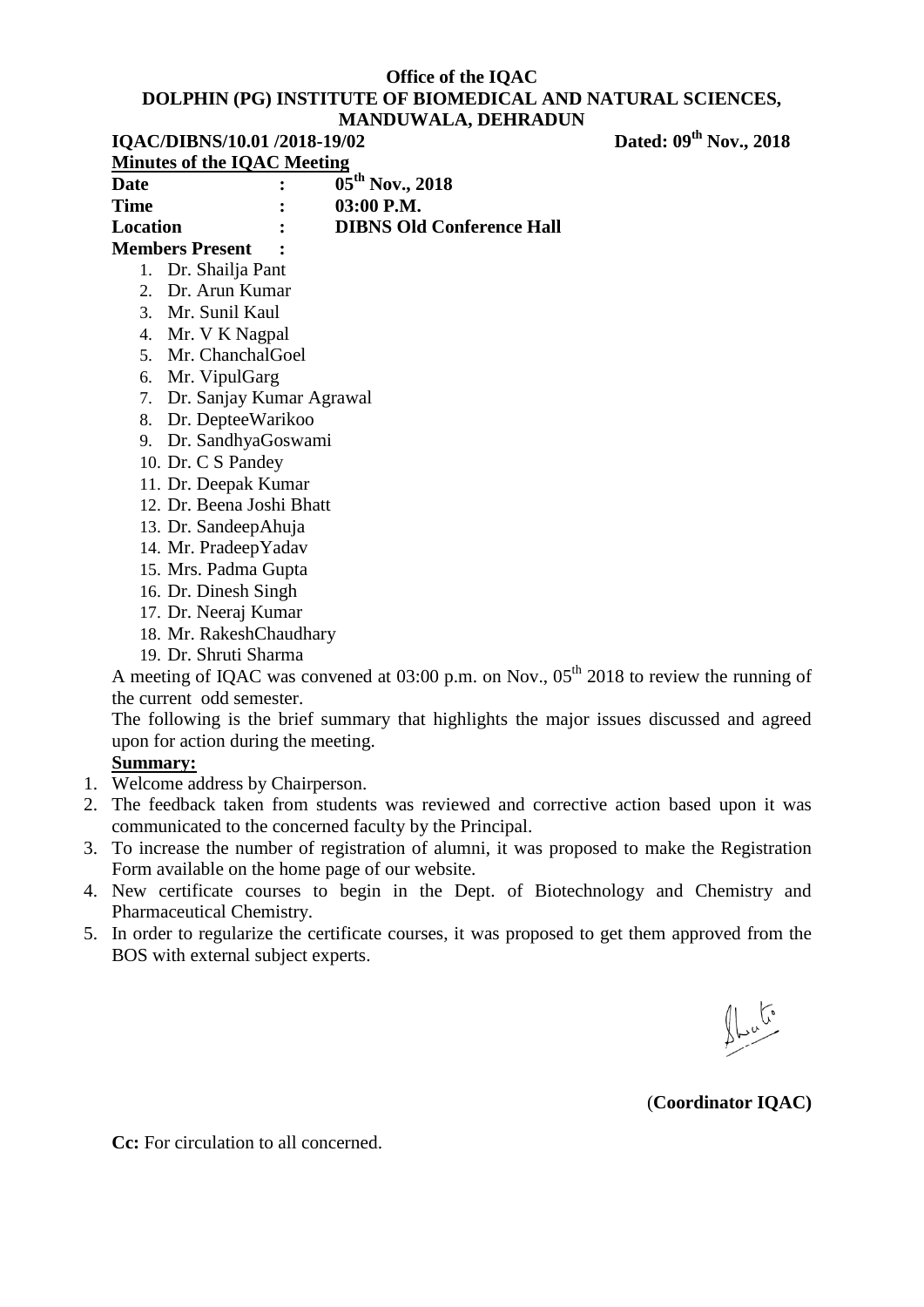**IQAC/DIBNS/10.01 /2018-19/02** 

Dated:  $12^{th}$ Nov. 2018

ATR of the decisions taken in IQAC meeting held on 05/11/2018

| S. No. | Point raised                | <b>Action Taken</b>                       |
|--------|-----------------------------|-------------------------------------------|
| 1      | Review of feedback from     | <b>The</b><br>corrective<br>action<br>was |
|        | the students.               | conveyed to the concerned faculty         |
|        |                             | by the Principal.                         |
| 2      | Online Registration Form    | The IT Cell<br>given<br>the<br>was        |
|        | for the Alumni              | instructions along with the format        |
|        |                             | of Online Registration Form for the       |
|        |                             | Alumni to be uploaded<br>on               |
|        |                             | Institute's Website.                      |
| 3      | New add-on courses          | The Heads of the Depts.<br>0f             |
|        |                             | Biotechnology, Chemistry<br>and           |
|        |                             | Pharmaceutical Chemistry were             |
|        |                             | assigned the task to prepare a            |
|        |                             | module of 30 hours in consultation        |
|        |                             | with the faculty of their dept. for       |
|        |                             | the students.                             |
| 4      | οf<br>add<br>Approval<br>on | The Heads were suggested to get           |
|        | courses from the BOS        | the curriculum approved from the          |
|        |                             | BOS for ensuring the quality.             |

 $\frac{1}{2}$ 

(**Coordinator IQAC)**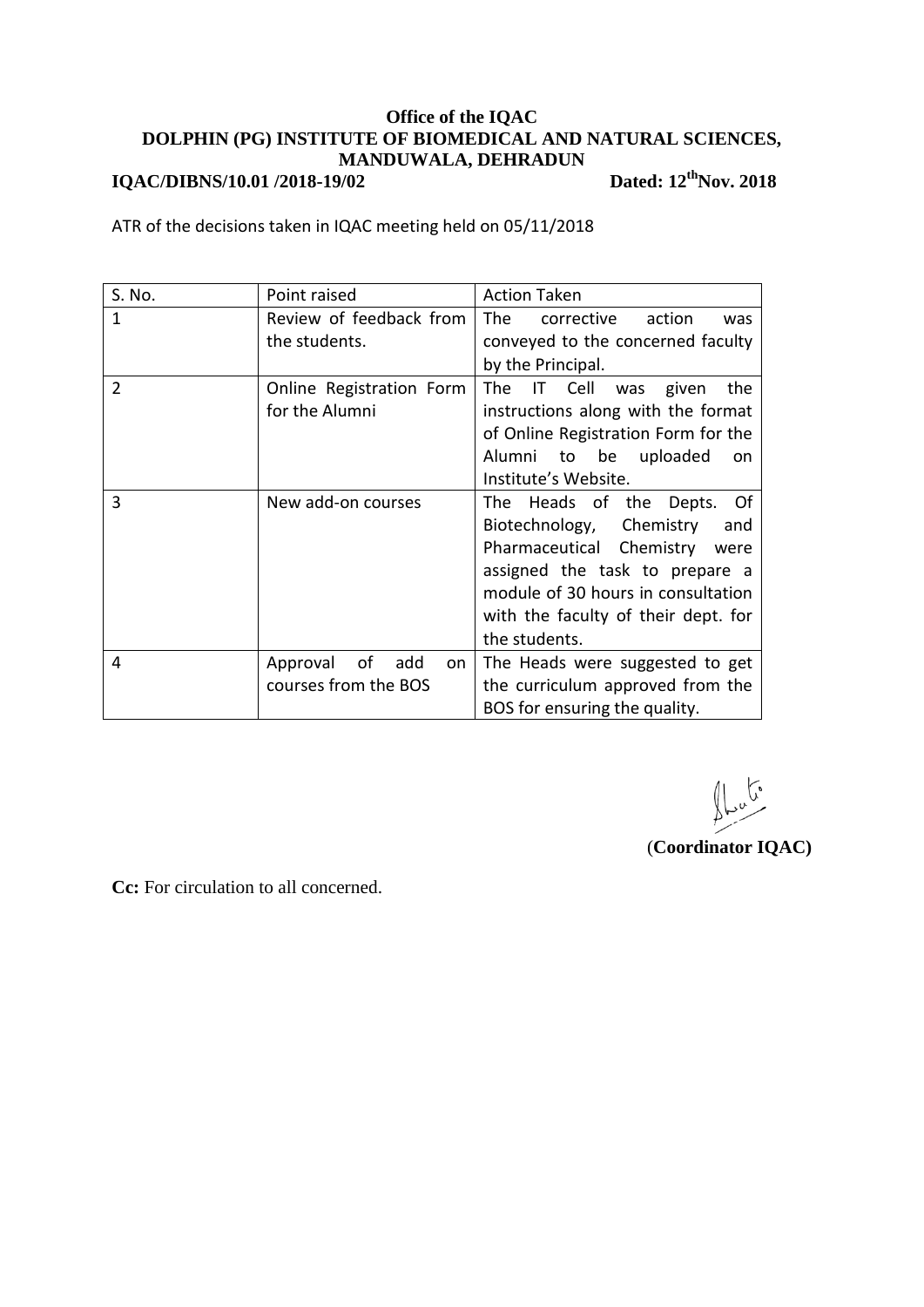## **IQAC/DIBNS/10.01 /2018-19/03 Dated: 10th Jan., 2019**

|    | <b>Minutes of the IQAC Meeting</b>                                                            |                                                                                               |  |  |
|----|-----------------------------------------------------------------------------------------------|-----------------------------------------------------------------------------------------------|--|--|
|    | Date                                                                                          | $\overline{0}7^{\text{th}}$ Jan., 2019                                                        |  |  |
|    | <b>Time</b>                                                                                   | 03:00 PM                                                                                      |  |  |
|    | <b>Location</b>                                                                               | <b>DIBNS Old Conference Hall</b>                                                              |  |  |
|    |                                                                                               | <b>Members Present</b>                                                                        |  |  |
|    | $S$ No                                                                                        | <b>Name</b>                                                                                   |  |  |
|    | 1.                                                                                            | Dr. Shailja Pant                                                                              |  |  |
|    | 2.                                                                                            | Dr. Arun Kumar                                                                                |  |  |
|    | 3.                                                                                            | Mr. Sunil Kaul                                                                                |  |  |
|    | 4.                                                                                            | Mr. V K Nagpal                                                                                |  |  |
|    | 5.                                                                                            | Dr. ChanchalGoel                                                                              |  |  |
|    | 6.                                                                                            | Dr. Archana. Vaishnav                                                                         |  |  |
|    | 7.                                                                                            | Dr. Sanjay Kumar Agrawal                                                                      |  |  |
|    | 8.                                                                                            | Dr. Deptee Warikoo                                                                            |  |  |
|    | 9.                                                                                            | Dr. SandhyaGoswami                                                                            |  |  |
|    | 10.                                                                                           | Dr. C S Pandey                                                                                |  |  |
|    | 11.                                                                                           | Dr. Deepak Kumar                                                                              |  |  |
|    | 12.                                                                                           | Dr. Sandeep Ahuja                                                                             |  |  |
|    | 13.                                                                                           | Mr. PradeepYadav                                                                              |  |  |
|    | 14.                                                                                           | Ms. Padma Gupta                                                                               |  |  |
|    | 15.                                                                                           | Dr. Dinesh Singh                                                                              |  |  |
|    | 16.                                                                                           | Dr. Neeraj Kumar                                                                              |  |  |
|    | 17.                                                                                           | Ms. Ankita Belwal                                                                             |  |  |
|    | 18.                                                                                           | Dr. Shruti Sharma                                                                             |  |  |
|    | A meeting of IQAC was convened to discuss about the beginning of the even semester of the     |                                                                                               |  |  |
|    | current academic session. The following is the brief summary that highlights the major issues |                                                                                               |  |  |
|    |                                                                                               | discussed and agreed upon for action during the meeting.                                      |  |  |
|    | <b>Summary:</b>                                                                               |                                                                                               |  |  |
|    |                                                                                               | 1. Welcome address by Chairperson.                                                            |  |  |
| 2. |                                                                                               | In order to maintain the quality of the teaching learning process and also for fulfilling our |  |  |

- 2. In order to maintain the quality of the teaching learning process and also for fulfilling our responsibility towards our stakeholders, it was proposed to start Academic Administrative Audit.
- 3. It was proposed that the process of taking feedback from the employers, parents and alumni be updated.
- 4. A proposal was put in that the faculty needs to be motivated for attending FDP.
- 5. Proposal was given to have Personality Development Programmes for the students on a regular basis.
- 6. Proposal was also given to have Staff Training regularly to make them professional.

 $\int_{\mathcal{L}}$  ,  $\int_{\mathcal{L}}$ 

(**Coordinator IQAC)**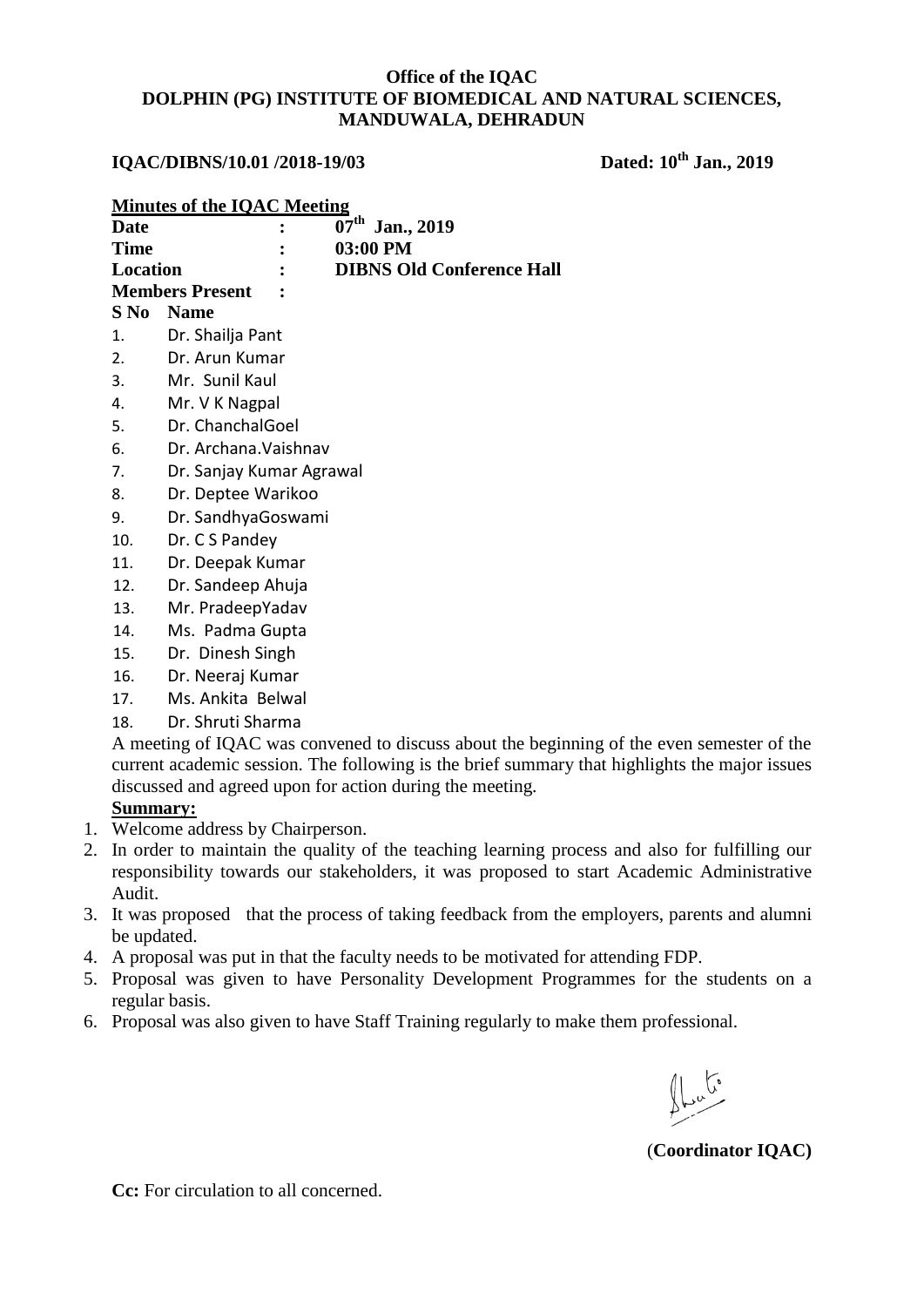## **IQAC/DIBNS/10.01 /2018-19/03**

**thJan. 2019**

ATR of the decisions taken in IQAC meeting held on 07/01/2019

| S. No. | Point raised                     | <b>Action Taken</b>                                                                                                                                    |
|--------|----------------------------------|--------------------------------------------------------------------------------------------------------------------------------------------------------|
| 1      | Academic Administrative          | An internal committee shall be                                                                                                                         |
|        | Audit to begin                   | formed to carry out the same.                                                                                                                          |
| 2      | Feedback<br>from<br>stakeholders | The system of taking feedback<br>need to be strengthened so the<br>format and the process is to be<br>updated in consultation with IT Cell<br>by IQAC. |
| 3      | <b>Attending FDP</b>             | Circular to be issued from Principal<br>Office from time to time to<br>encourage faculty to attend FDP.                                                |
| 4      | PDP for the students             | Additional<br>Director<br>and<br>Joint<br>Director were assigned<br>the<br>responsibility to arrange the same<br>for the students on a regular basis.  |
| 5      | <b>Staff Training Programme</b>  | Additional Director<br>Joint<br>and<br>assigned<br>the<br>Director were<br>responsibility to arrange the same<br>on a regular basis.                   |

 $\bigcup_{\substack{\mathbf{b} \in \mathbb{C}^n \\ \mathbf{b} \in \mathbb{C}^n}}$ 

(**Coordinator IQAC)**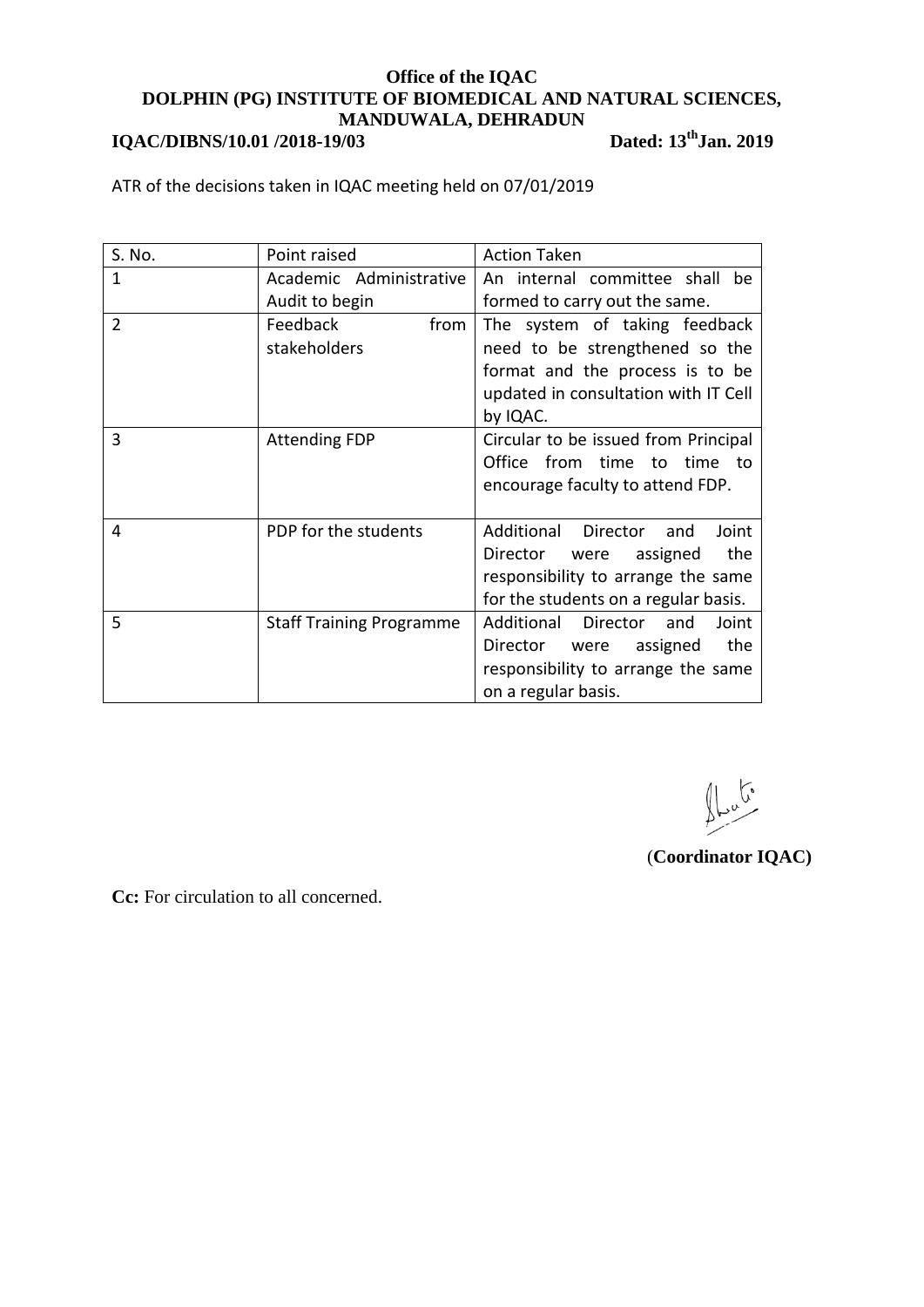| IQAC/DIBNS/10.01 /2018-19/04 | Dated: 6 <sup>th</sup> April, 2019 |
|------------------------------|------------------------------------|
| Minutes of the IQAC Meeting  |                                    |

| <b>Date</b>              | $\mathbf{1}$ | $3rd$ April, 2019                |
|--------------------------|--------------|----------------------------------|
| <b>Time</b>              | $\mathbf{R}$ | 11.00 A.M.                       |
| Location                 | $\mathbf{r}$ | <b>DIBNS Old Conference Hall</b> |
| <b>Members Present :</b> |              |                                  |
| 1. Dr. Shailja Pant      |              |                                  |

- 2. Dr. Arun Kumar
- 3. Mr. Sunil Kaul
- 4. Mr. V K Nagpal
- 5. Mr. VipulGarg
- 6. Dr. Archana Vaishnav
- 7. Dr. Sanjay Kumar Agrawal
- 8. Dr. DepteeWarikoo
- 9. Dr. Sandhya Goswami
- 10. Dr. C S Pandey
- 11. Dr. Deepak Kumar
- 12. Dr. Beena Joshi Bhatt
- 13. Dr. SandeepAhuja
- 14. Mr. PradeepYadav
- 15. Mrs. Padma Gupta
- 16. Dr. Dinesh Singh
- 17. Dr. Neeraj Kumar
- 18. Mr. RakeshChaudhary
- 19. Dr. Shruti Sharma

A meeting of IQAC was convened to discuss about the progress of the even academic session 2018-19.The following is the brief summary that highlights the major issues discussed and agreed upon for action during the meeting.

## **Summary:**

- 1.Welcome address by Chairperson.
- 2.The feedback taken from students was reviewed and corrective action based upon it was communicated to the concerned faculty.
- 3. To improve the quality of Guest Lectures, it was proposed to monitor the names of the speakers and preference to be given to eminent speakers.
- 4.It was also proposed that study material shall be uploaded by all the faculty in the ERP.
- 5.In order to facilitate the alumni/ parents or guardians of the alumni, it was proposed to start a single window for them

(**Coordinator IQAC)**